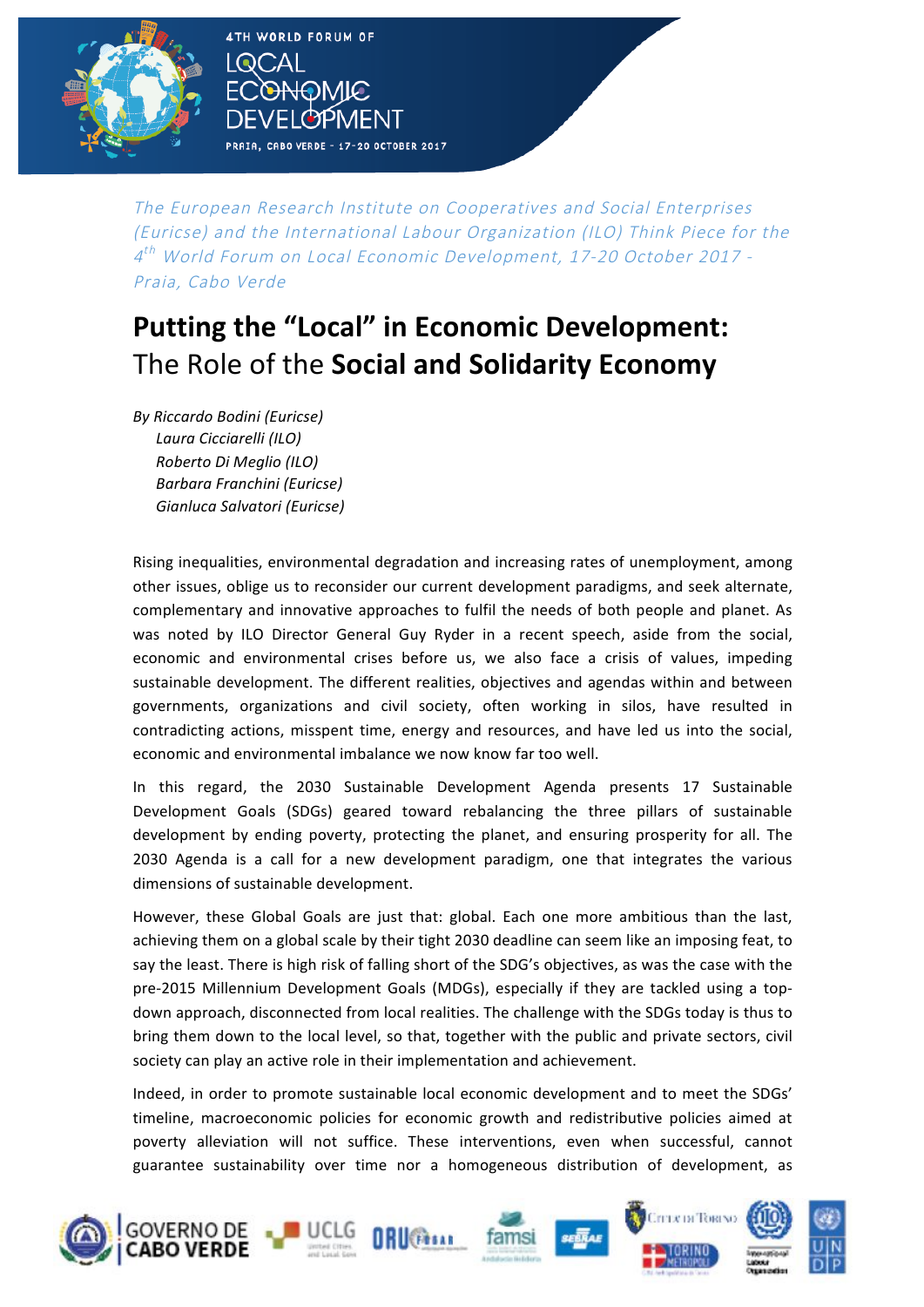

)MIC

PRAIA, CABO VERDE - 17-20 OCTOBER 2017

**PYPMENT** 

l Q(

attested by the wide imbalances that can be found in many instances even within the same country. Rather, local contexts must find a way to adapt macro-level interventions to their characteristics and to leverage their own specificities. In other words, top-down policies must be integrated with bottom-up initiatives based on the assets and characteristics of each place.

However, core local development themes such as bottom-up approach, social capital, community development and partnerships are rarely transferred into an operational dimension, as they occupy a marginal place in the national policy agendas, which remain mainly focused on macroeconomic policies (Greffe, 2007). Furthermore, the origin of local development can be traced back to the inefficiencies of centrally organised policy approaches that in the past proved to be unable to solve social and economic problems like unemployment (Greffe, 2007).

These limitations can be linked to the mainstream economic paradigms that underline traditional development policies, and that are based on a utilitarian view of economic action, according to which individuals respond primarily to extrinsic motivations related to monetary or material gains. However, over the past few years, economists have begun to pay increasing attention to intrinsic motivations, related to the role of cultural and ethical values, as well as to the importance of reputation and social interactions. As the Nobel laureate Jean Tirole wrote in "The Economics of the Common Good", each individual is part of social groups that influence his or her behaviour in various ways, as they define one's identity and image. In other words, individuals act within social groups and networks that affect their behaviour beyond the criteria of pure economic rationality.

This has two main consequences: the first is the relationship between economic development and the cultural and social components of local contexts, as each place is characterized by important stocks of cultural and relational capital and cannot be considered the mere recipient of economic development initiatives. The second consequence is the increasing role as drivers of economic development of those organizational forms that incorporate social and solidarity elements. Indeed, after decades of viewing the economy solely as the realm of profit maximization, we are witnessing a re-birth of models and behaviours – summarized in the expression "social and solidarity economy", a "concept designating enterprises and organizations, in particular cooperatives, mutual benefit societies, associations, foundations and social enterprises, which have the specific feature of producing goods, services and knowledge while pursuing both economic and social aims and fostering solidarity" (ILO, 2009) - that see economic action as an instrument for the social and human development of individuals and their communities.

As pertains to the relationship between economic development and the cultural and social components of local contexts, modern industrialization processes were mostly based on the need to move from a "community" system characterized by an important economic role of the family, independent work, small scale entrepreneurship and informal economy, to a "society" system based on an industrial and urban paradigm characterized by the individualization of

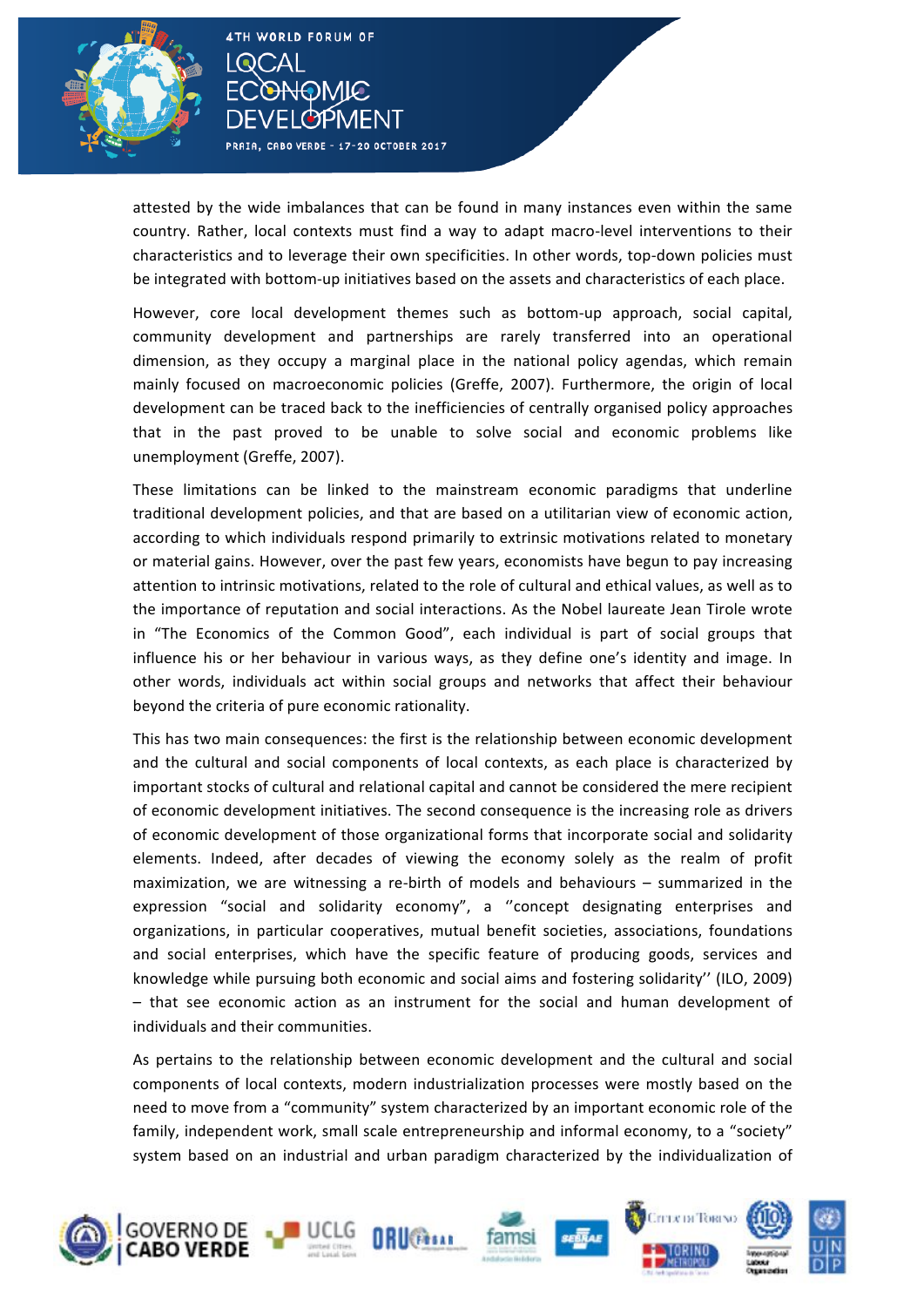

relationships and the atomization of society. In this transition, the role of the specificities of local contexts lost importance relative to the replicability and standardization of the industrial model, which largely disregarded specific geographic, cultural or social structure of the places that were targeted by development policies. The rise of post-fordist industrial models started to undermine this paradigm, as firms could no longer behave as self-sufficient entities but rather were characterized by important interactions with the surrounding environment. The literature on clusters and industrial districts for example shows the extent to which the success of the firm is tied to the networks within which it operates, many of which are determined by its location in a given place.

The "quality of place" is thus a dimension that helps determine economic development in a major way, and is largely due to the social, cultural and organizational factors that characterize a territory and the population that inhabits it. Whereas in the fordist era the model for development was based on a central role of traditional production factors (land, labour and capital) and on their concentration on the basis of purely contractual relations, in the new scenario development arises from the interaction of multiple factors, including people's values, beliefs, social structures and quality of life. Hence the ecosystems made up of diverse enterprise and organizational forms that, with their interactions, make up the social and economic fabric of each community have grown in importance. The analysis of the interactions within and between these ecosystems highlights the value of the social dimensions and of the practices in which they are embedded, namely:

Increasing local division of labor;

**4TH WORLD FORUM OF** 

)MIC

PRAIA, CABO VERDE - 17-20 OCTOBER 2017

**I** രല്

- Correspondence between growth and the evolution of needs;
- The rise of a network of local markets, for both specialized labour and productions;
- Training of a sufficient number of actors that can operate as interfaces between different specializations;
- Circulation of values and knowledge coherent with the business sectors that are thriving on the market;
- Development of local social institutions, both formal and informal, that are necessary for business and production processes;
- The rise and renewal of a "sense of belonging".

Local development that is based on the interaction among these elements is different from the development that can take place simply by the activation of a top-down policy. In this sense, local development is not just the outcome, in a given place, of a broader process of economic growth. Rather, it is a place in which specific historical, social and cultural factors interact to generate an endogenous process that depends on the ability of local actors to organize and re-generate responses to their own needs.

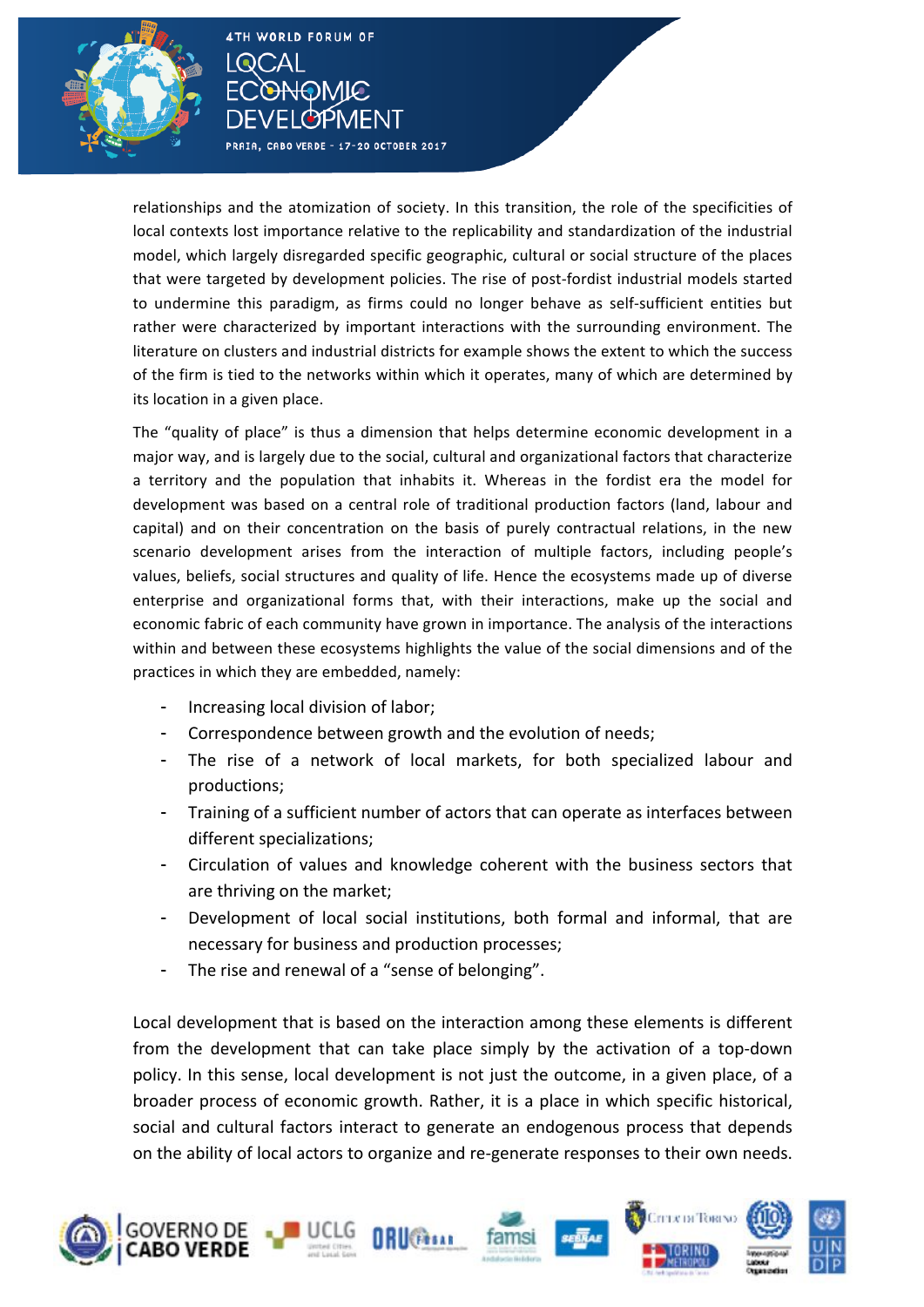

PRAIA, CABO VERDE - 17-20 OCTOBER 2017

۱Q

In this view of development, in which people are not merely a production factor but sentient human actors, and the nature of the process concerns relational, as well as material goods, two elements are particularly important: coordination among agents and mutualistic and solidarity networks that are needed in order to face uncertainty. Both are connected to the role played in this context by social and solidarity economy organizations.

SSE organizations are more open to exchange between the production system and the local community due to their participatory governance structures and their attention toward social integration - in short, to their ability to recognize the socially embedded nature of economic action. This makes them better able to identify the demand arising from their communities and to produce the goods and services that are needed at the local level, as well as to leverage resources that would go untapped if they only relied on contractual and monetary relations.

Consequently, the SSE offers an approach to local development that provides potential for a new vision and added value compared to traditional approaches. It widens the structure of a local economy and labour market by addressing unmet needs and producing new or different goods and services, and by broadening the focus of the local development process by taking into consideration the variety of its dimension and building the required level of trust.

One of the main reasons of the relevance of Social and Solidarity Economy organizations (SSEOs) in local development can be found in the types of services it produces and their positive externalities at the local level. SSEOs play a specific role in the provision of services where either the scarcity of resources makes the public sector unwilling to intervene, or the lack of profitability means that for-profit enterprises are reluctant to be involved (Greffe, 2007). Moreover, when traditional enterprises or public agencies are engaged in the provision of these types of services, often they do it at higher costs or in less effective ways due to contract and market imperfections (Borzaga & Tortia, 2009).

Another relevant feature of SSEOs is their ability to mobilise local assets, which increases the effectiveness of local policies for employment creation. The local embeddedness of SSEOs and the multi-stakeholder governance models they adopt contribute to increasing the quality of local economic development as they allow the community members to be involved and to participate in the definition of the objectives of the development process. Moreover, they provide a more rooted and

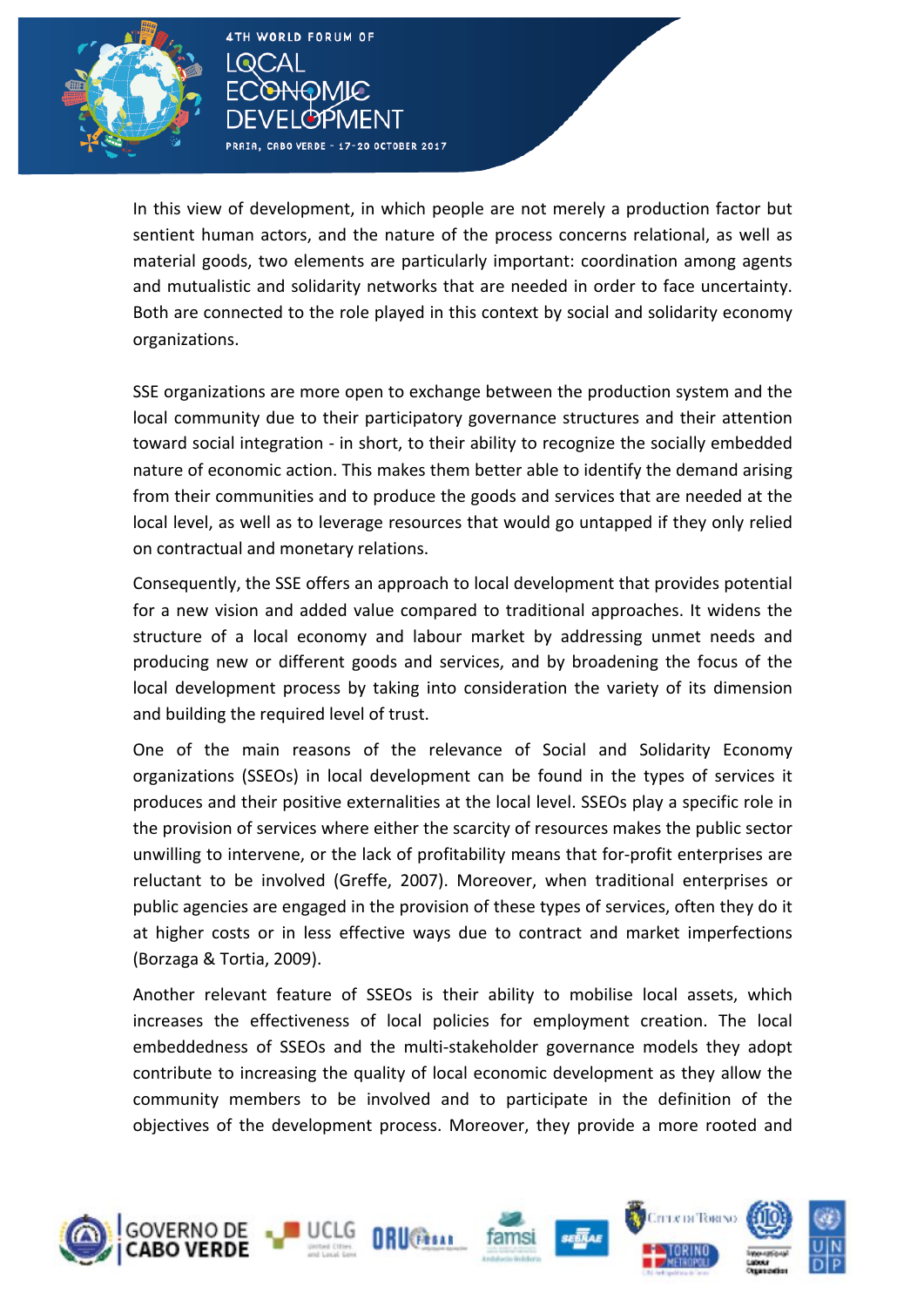

)MIନ

PRAIA, CABO VERDE - 17-20 OCTOBER 2017

١Q

permanent source of development which is less at risk of delocalisation compared, for instance, to traditional manufacturing activities.

Thanks to their institutional specificities, and their allocative and distributive consequences, SSEOs are expected to improve the welfare of local systems primarily by increasing the supply of quasi-public goods which results in increasing employment and production. Since production of these goods and services is also based on trust and involvement, efficiency and effectiveness can be enhanced relative to more traditional governance forms that are based either on hierarchy and bureaucracy. The production of socially-oriented services with a high personal content also sustains endogenous development in the medium to long term (Borzaga and Tortia, 2009).

In short, the partly public nature of SSE should guarantee that not only private, but also collective objectives are taken into consideration. In this sense, SSEOs can be understood as a collector of instances of social and collective needs that, when fulfilled, allow for a better match between economic growth and the needs of local actors (Borzaga and Tortia, 2009). Due to these characteristics, SSEOs have a beneficial impact on social and economic development: they support inclusive and sustainable growth; contribute to reducing poverty; generate new and more stable employment; contribute to a more balanced use and allocation of resources; and have a role in institutionalising informal organisations.

It is not surprising, then, that from the 1980s onwards, the idea that local communities can serve their own needs through social and solidarity economy organisations has gained momentum globally. In many countries, organisations spearheaded by citizens have emerged as an important player in addressing the needs of local communities. In Europe, they have developed to produce welfare services and integrate disadvantaged people to work; in developing countries they have emerged in various fields such as agriculture, finance (including through the delivery of micro-credit schemes), the construction of infrastructure, and the supply of community services thanks to the mobilisation of local communities or the support of external actors. As for the African continent, an exploratory study conducted by Euricse (EU Parliament, 2014) confirms that the SSE is an important segment of the economy and that it substantially contributes to improving the wellbeing of local communities.

Much more work would need to be done in order to have a comprehensive assessment of the state of the social and solidarity economy in general and especially in developing countries. As stated above, though, and based on what available research has shown, there is ample reason to believe that the social and solidarity economy can help implement local economic development and achieve the Sustainable Development Goals. However, more attention needs to be paid to this issue and more development policies should be aimed at supporting the social and solidarity economy.